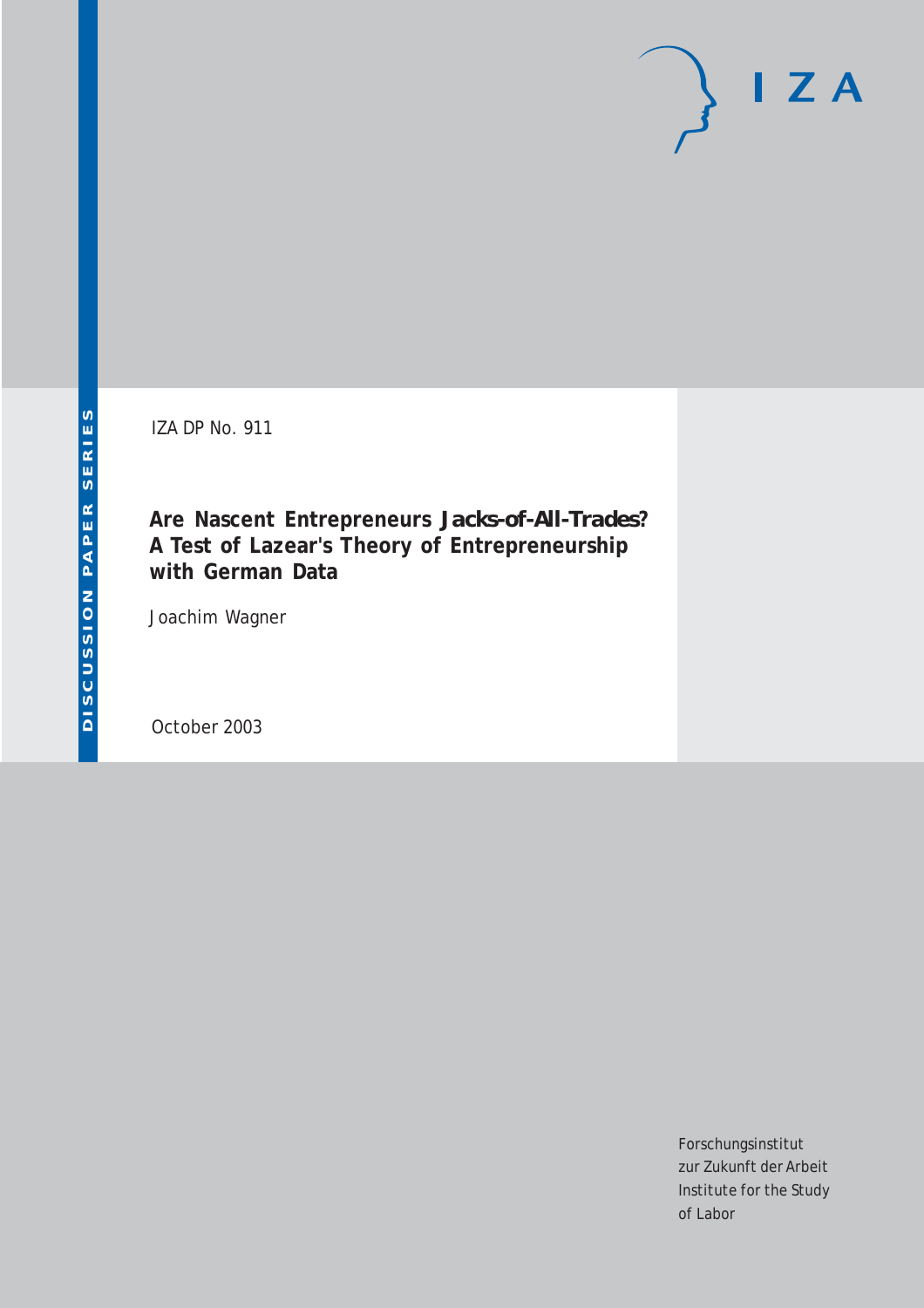# **Are Nascent Entrepreneurs** *Jacks-of-All-Trades***? A Test of Lazear's Theory of Entrepreneurship with German Data**

**Joachim Wagner** 

*University of Lueneburg, HWWA and IZA Bonn*

Discussion Paper No. 911 October 2003

IZA

P.O. Box 7240 D-53072 Bonn Germany

Tel.: +49-228-3894-0 Fax: +49-228-3894-210 Email: [iza@iza.org](mailto:iza@iza.org)

This Discussion Paper is issued within the framework of IZA's research area *The Future of Labor.* Any opinions expressed here are those of the author(s) and not those of the institute. Research disseminated by IZA may include views on policy, but the institute itself takes no institutional policy positions.

The Institute for the Study of Labor (IZA) in Bonn is a local and virtual international research center and a place of communication between science, politics and business. IZA is an independent, nonprofit limited liability company (Gesellschaft mit beschränkter Haftung) supported by Deutsche Post World Net. The center is associated with the University of Bonn and offers a stimulating research environment through its research networks, research support, and visitors and doctoral programs. IZA engages in (i) original and internationally competitive research in all fields of labor economics, (ii) development of policy concepts, and (iii) dissemination of research results and concepts to the interested public. The current research program deals with (1) mobility and flexibility of labor, (2) internationalization of labor markets, (3) welfare state and labor market, (4) labor markets in transition countries, (5) the future of labor, (6) evaluation of labor market policies and projects and (7) general labor economics.

IZA Discussion Papers often represent preliminary work and are circulated to encourage discussion. Citation of such a paper should account for its provisional character. A revised version may be available on the IZA website ([www.iza.org](http://www.iza.org/)) or directly from the author.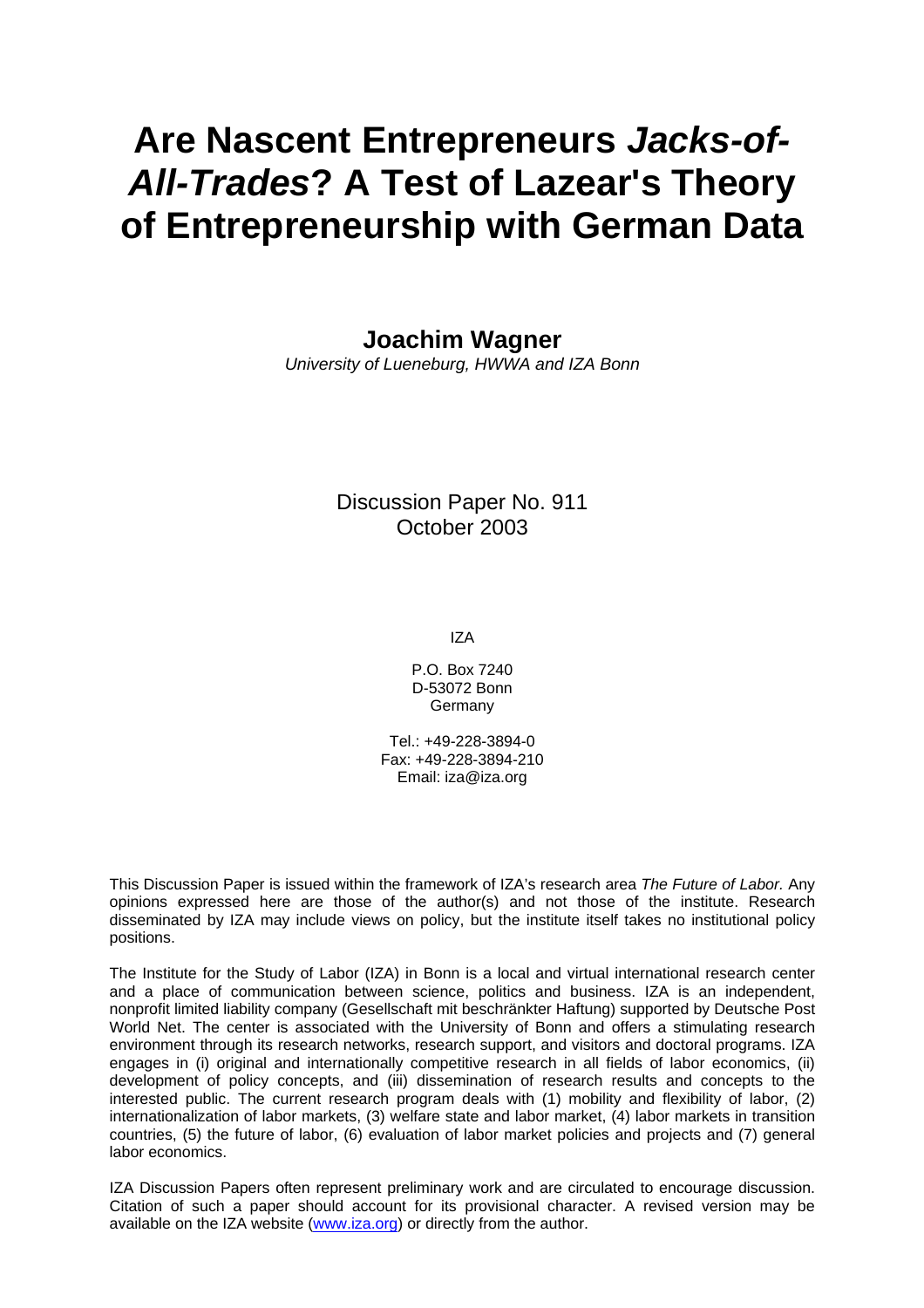IZA Discussion Paper No. 911 October 2003

# **ABSTRACT**

# **Are Nascent Entrepreneurs** *Jacks-of-All-Trades***? A Test of Lazear's Theory of Entrepreneurship with German Data**[∗](#page-2-0)

In a recent paper Edward Lazear proposed the *jack-of-all-trades* view of entrepreneurship. Based on a coherent model of the choice between self-employment and paid employment he shows that having a background in a large number of different roles increases the probability of becoming an entrepreneur. The intuition behind this proposition is that entrepreneurs must have sufficient knowledge in a variety of areas to put together the many ingredients needed for survival and success in a business, while for paid employees it suffices and pays to be a specialist in the field demanded by the job taken. This paper contributes to the entrepreneurship literature by empirically testing Lazear's hypothesis using a large recent representative sample of the German population. The empirical estimation takes the rare events nature of becoming a nascent entrepreneur and the regional stratification of the sample into account. The results illustrate the statistical significance and economic importance of the *jack-of-all-trades* theory.

JEL Classification: J23, R12

Keywords: entrepreneurship, jack-of-all-trades theory, rare events logit, Germany

Joachim Wagner University of Lueneburg Institute of Economics 21332 Lueneburg Germany Email: [wagner@uni-lueneburg.de](mailto:wagner@uni-lueneburg.de) 

 $\overline{a}$ 

<span id="page-2-0"></span><sup>∗</sup> Research for this paper was done as part of the project *Regional Entrepreneurship Monitor (REM) Germany* financially supported by the German Research Foundation under grants number WA 610/2-1 and WA 610/2-2. This project is conducted jointly with Rolf Sternberg (University of Cologne, Germany) who is supported with grants number STE 628/71 and STE 628/7-2.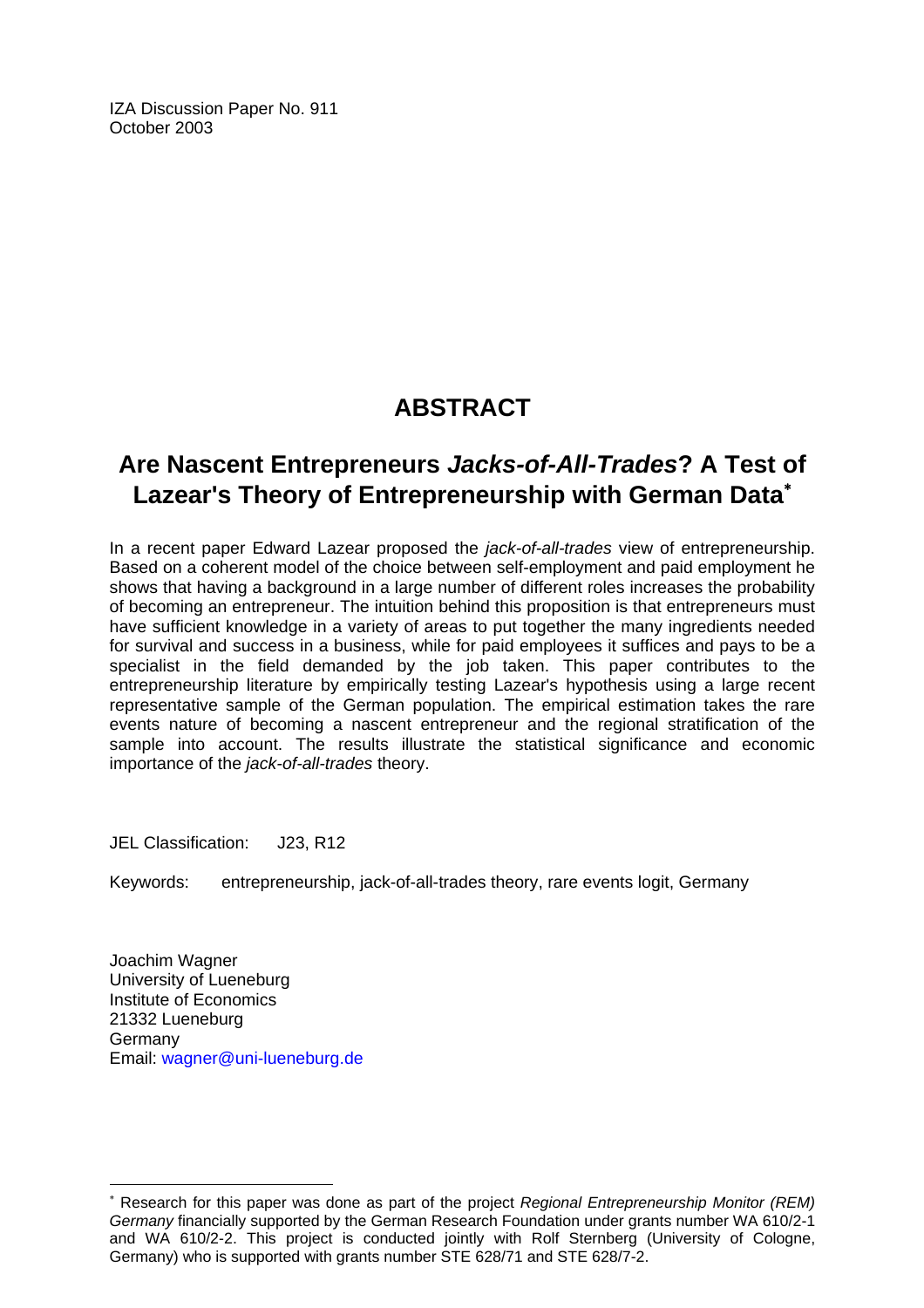#### **1. Introduction**

In a recent paper that has the potential of becoming a pivotal element in the field Edward Lazear (2002) proposed the *jack-ofall-trades* theory of entrepreneurship. He uses a coherent model of the choice between self-employment and paid employment to show that having a background in a large number of different roles increases the probability of becoming an entrepreneur. The intuition behind this proposition is that entrepreneurs must have sufficient knowledge in a variety of areas to put together the many ingredients needed for survival and success in a business, while for paid employees it suffices and pays to be a specialist in the field demanded by the job taken. Lazear used a data set of Stanford alumni to test this prediction of his model and found it to hold - those with more varied experience have much higher probabilities of starting their own business.

Stanford alumni might not be representative for the millions of people facing the choice between self-employment and paid employment. This paper contributes to the entrepreneurship literature by empirically testing Lazear's *jack-of-all-trades* hypothesis using a large recent representative sample of the German population. It considerably extends and improves my earlier work on this topic reported in Wagner (2002) in three ways:

First, instead of using a ready-made data set that has been collected for different aims and, therefore, contains variables only that can at best be viewed as proxy variables for the concept central to Lazear's model - the number of professional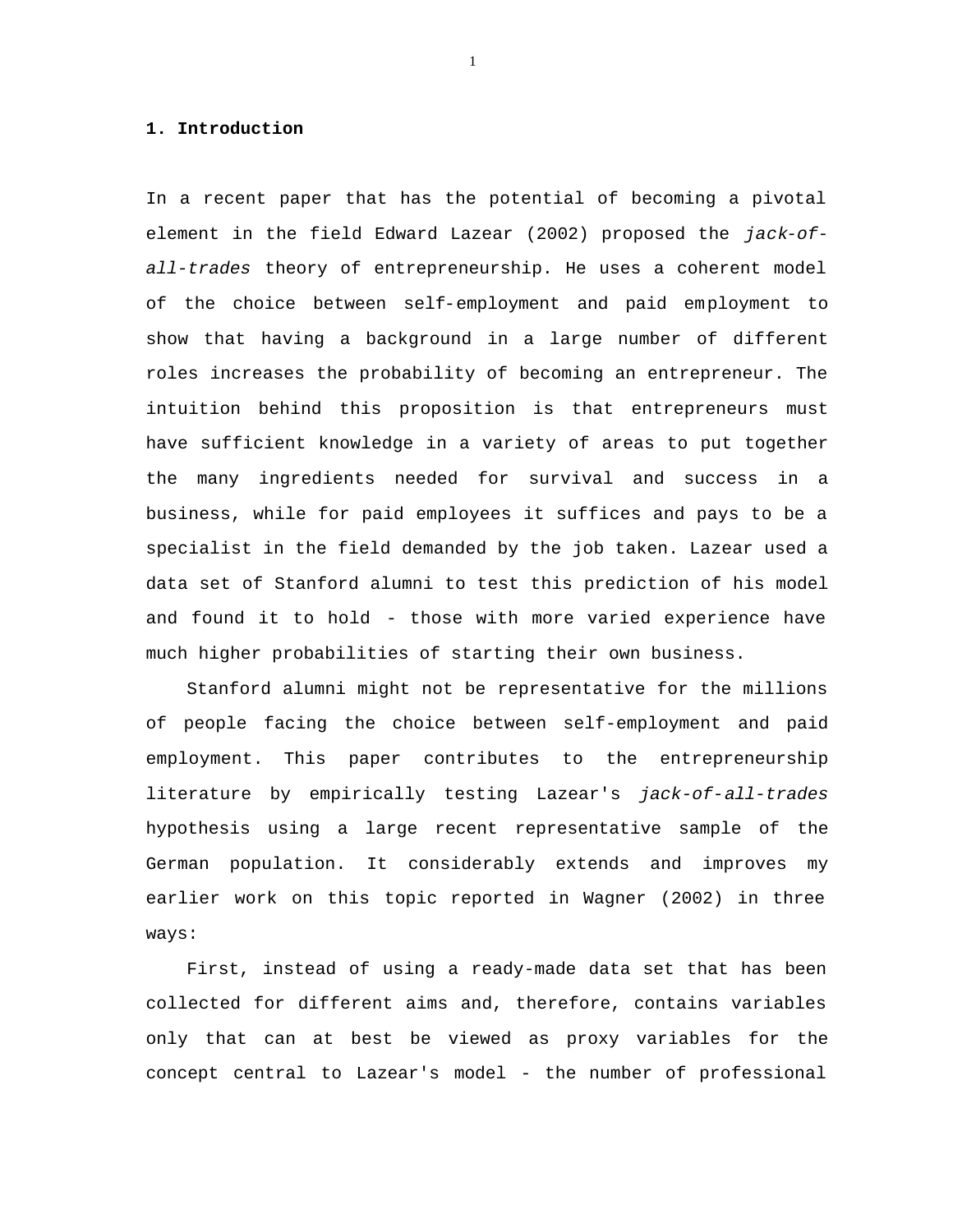fields a person has experience in - here a survey is used that includes a tailor-made question on this topic.

Second, instead of comparing self-employed and paid employees this paper focuses on the difference between nascent entrepreneurs - people who are in the process of starting their own business - and those who decide to continue working as paid employees. This should provide a much sharper test of Lazear's hypothesis because it makes sure that the reported number of fields of experience refers to a period that lies before the start of the own business.

Third, given that entrepreneurs tend to be a rare species (at least in Germany) application of the standard textbook logit or probit model is not appropriate when the decision to become an entrepreneur or not is modeled empirically. Therefore, a version of the logit model is used that takes care of the rare events nature of the decision to start one's own business.

The rest of the paper is organized as follows: Section 2 introduces the data used and presents descriptive statistics, section 3 discusses the results from the econometric investigation, and section 4 concludes.

### **2. Data and descriptive statistics**

The data used in this paper are taken from a representative survey of the population aged 18 to 64 in 11 (out of 97) socalled planning regions in Germany that was conducted using computer assisted telephone interviewing by TNS EMNID, a leading opinion research institute, between June and August 2003. This survey is part of the research project *Regional Entrepreneurship*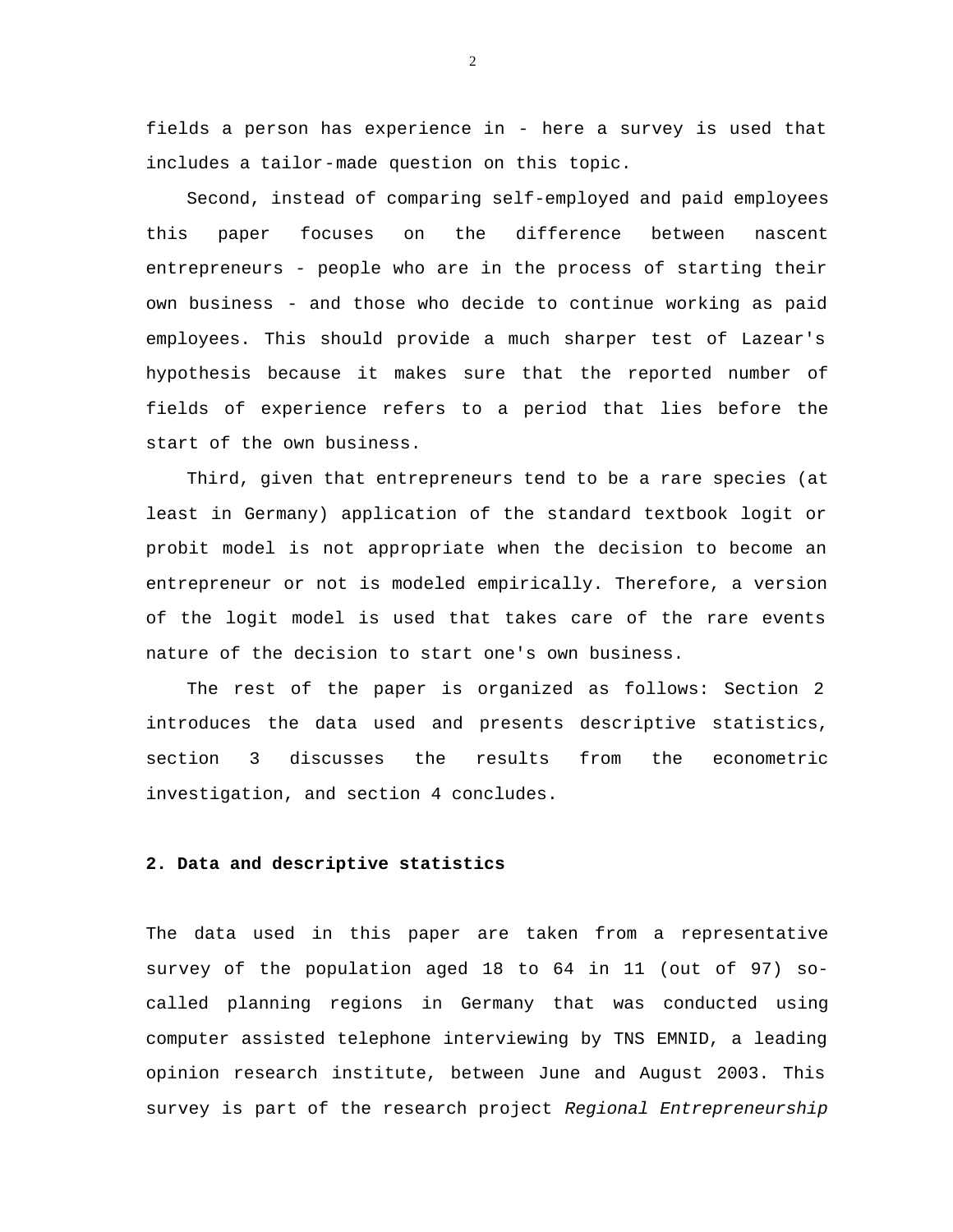*Monitor REM Germany 2003* which focuses on the extent of the difference in entrepreneurial activities between regions in Germany, its determinants, and its consequences for regional development.<sup>1</sup> The questionnaire asked for socio-demographic characteristics (e.g., sex, age, employment status, education, fields of professional experience) and a number of items related to entrepreneurial activities (e. g., whether the interviewee is currently engaged in starting an own business).<sup>2</sup>

The data set contains information on  $12.000$  people.<sup>3</sup> In the survey the interviewee was asked whether she/he is (alone or with others) actively involved in starting a new business that will (as a whole or in part) belong to her/him, and whether this business did not pay full time wages or salaries for more than three months to anybody (including the interviewee). Those who answered in the affirmative are considered to be nascent entrepreneurs.<sup>4</sup> To test Lazear's jack-of-all-trades hypothesis

 $1$  For further information about the REM project see Bergmann et al. (2002). REM is closely related to GEM, the Global Entrepreneurship Monitor, a multi-country study that investigates the same topics at a national level (see Reynolds et al. 2000).

l

 $2^2$  An English version of the questionnaire is not yet available; a German version is available from the author on request.

 $3$  The data will be made available for public scientific use after the completion of the REM project.

<sup>4</sup> This definition of a nascent entrepreneur is identical to the definition used in the multi-country GEM project mentioned in footnote 1; see Reynolds et al. 2000, p.9.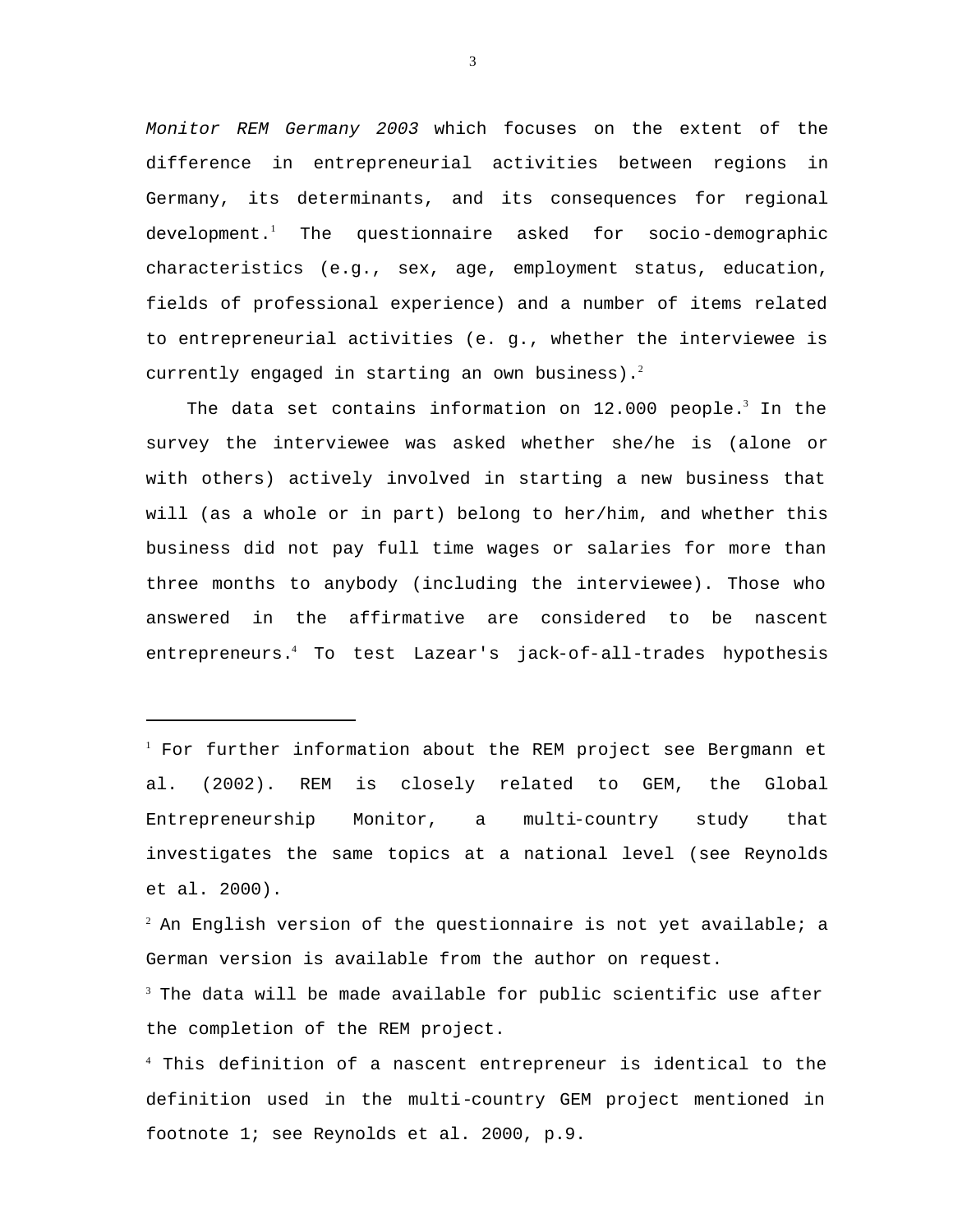these nascent entrepreneurs are compared with paid employees who do not opt for a business of their own.<sup>5</sup>

The variety of professional experience of an interviewee that is at the heart of Lazear's theory of entrepreneurship is measured by two variables:

- The survey includes a tailor-made question asking in how many different professional fields the interviewee has been active in the past, explaining that this does not mean the number of employers she/he worked for. The answer is included in the empirical investigation as the "number of fields of experience".

- The survey collects information about professional degrees completed after school, i.e. whether or not the interviewee successfully passed apprenticeship, managed to qualify formally as a master craftsperson, or received a degree from a polytech or university. The "number of professional degrees" (ranging from zero to three) is included as a variable in the empirical investigation.

l

 $5$  As has been argued in the introduction, this approach instead of comparing self-employed and paid employees should provide a much sharper test of Lazear's hypothesis because it makes sure that the reported number of fields of experience refers to a period that lies before the start of the own business. In focusing on nascent entrepreneurs versus paid employees all other interviewees - including self-employed who are no nascents, and people out of the labor force like housewives, or those who are only marginally in the labor force by working part-time - have to be dropped from the sample used in the econometric investigation.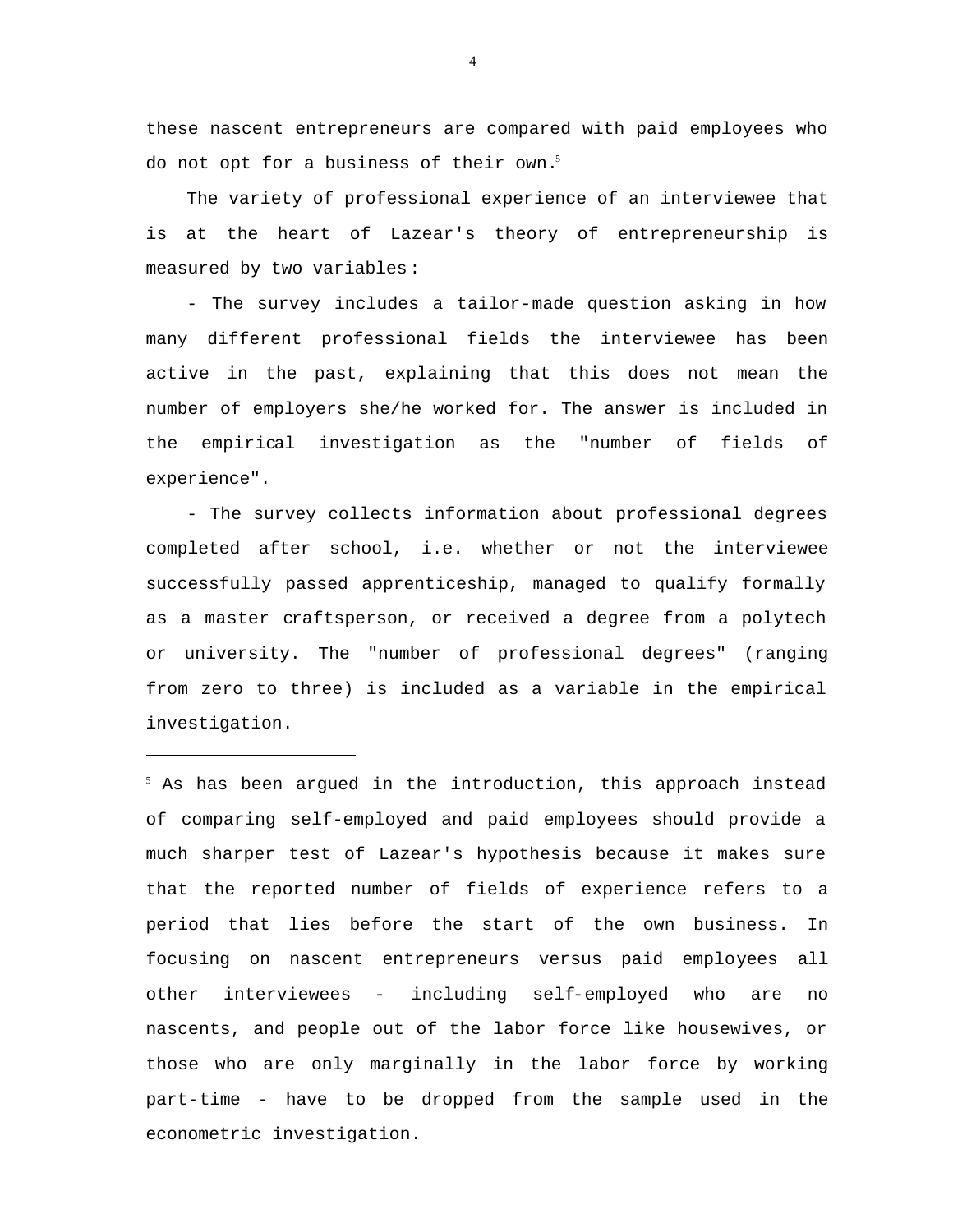Following Lazear (2002) we furthermore include sex and age in the empirical model.<sup>6</sup>

Means and standard deviations of these variables for nascent entrepreneurs and paid employees are reported in table I. The upper panel reports the values for an unrestricted sample. In the lower panel only persons are included that reported to have experience in up to 13 fields. The reason for this robustness check can be seen from a look at the frequency distribution of the answers to the question for the number of fields: While slightly above one in five of all respondents reported either one, or two or three fields, one in eight reported 4 fields, and one in ten 5 fields (so that 90 percent of all interviewees reported between 1 and 5 fields of experience), and 99 percent of all respondents mentioned up to 13 fields, the few remaining answered by reporting 15 (N=21), 18 (N=2), 20 (N=21), 30 (N=1), 43 (N=1), and 50 (N=2). Given that most of these numbers seem to be at best guesstimates, and that extreme values can have a large impact on the results from econometric investigation, a restricted sample was constructed limited to observations with 13 or less reported fields, and all computations were performed using this restricted sample, too.

#### [Table I near here]

From the upper panel of table I it can be seen that nascent entrepreneurs on average have one more field of experience and a

l

<sup>6</sup> Note that contrary to both Lazear (2002) and Wagner (2002) nationality can not be included in the model used here because in the REM survey this information is not collected.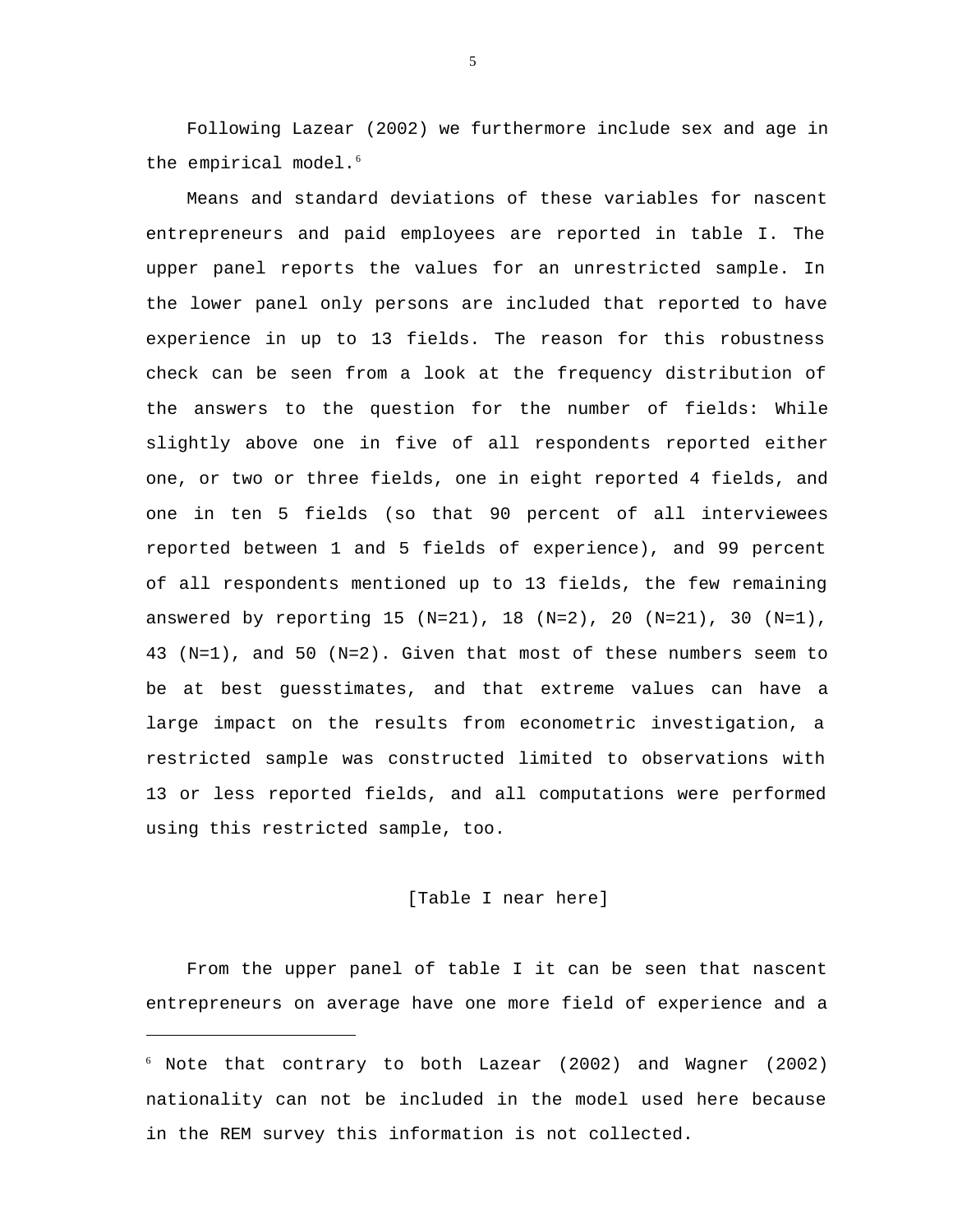slightly higher average value of number of professional degrees than paid employees. Furthermore, the proportion of men is higher among nascent entrepreneurs; and nascents are on average about two years younger. When we look at the results for the reduced sample reported in the lower panel we see that the difference between nascent entrepreneurs and paid employees in the number of fields of experience is much smaller now but still positive.

From the descriptive evidence reported in table I, therefore, we have some hints in favor of Lazear's jack-of-all-trades hypothesis.

#### **3. A test of the jack-of-all-trades hypothesis**

In the empirical model applied to test Lazear's jack-of-alltrades hypothesis the dummy variable indicating whether an individual is a nascent entrepreneur or not is regressed on a set of control variables (sex, age) and the two variables measuring the variety of professional experience of a person, viz. the number of different fields she/he has worked in, and the number of professional degrees she/he earned after completing school.

Starting a new business is a rare event; only 174 (or 3.5 percent) of all persons included in the unreduced sample are nascent entrepreneurs, and the respective figures for the reduced sample used in the robustness check are 168 ( or 3.4 percent). Application of standard textbook probit or logit methods to estimate the empirical models is not appropriate here. Gary King and Langche Zeng (2001a, 2001b) recently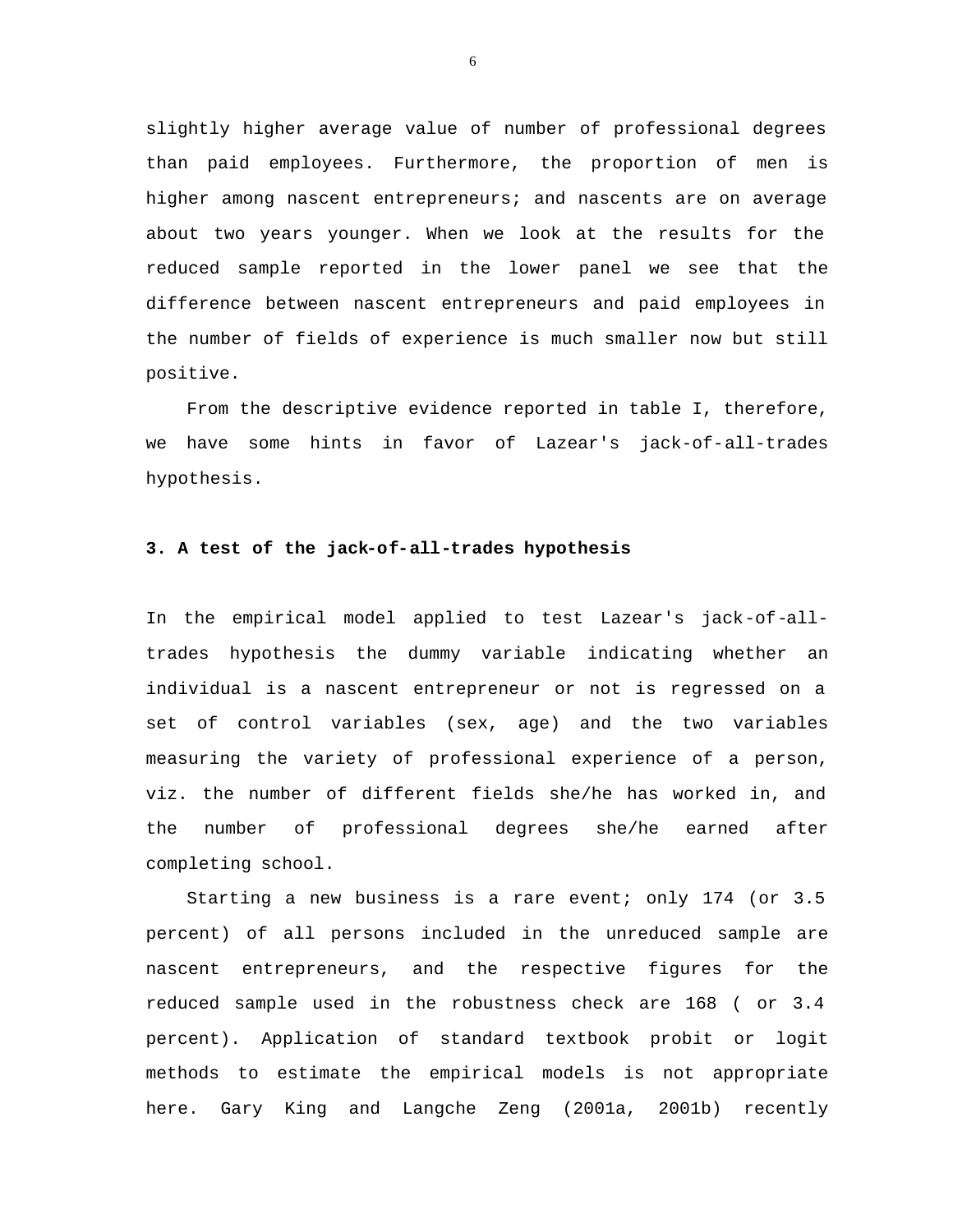developed a version of the logit model to compute unbiased estimates in a situation like this. This method - labeled Rare Events Logistic Regression, or RELOGIT - is applied here. RELOGIT estimates the same logit model as the standard logit procedure, but uses an estimator that gives lower mean square error in the presence of rare events data for coefficients, probabilities, and other quantities of interest. Furthermore, to take the survey design into account and to allow that the observations might be dependent within a planning region, the variances of the estimated coefficients were estimated with the region as a cluster. $7$ 

#### [Table II near here]

Results based on the unrestricted sample are reported in column 1 of table II. To start with the control variables, the probability of being a nascent entrepreneur is higher for men, and it diminishes with an increasing age. According to the probvalues all the estimated coefficients are statistically different from zero at any conventional error level. Turning to the variables that are at the center of interest here, both the number of fields of experience and the number of professional degrees have a positive influence on the probability of being a nascent entrepreneur. These results which are highly significant

l

 $^7$  All computations were done with Stata 8.1 (see StataCorp 2003) using the relogit ado-file available from Gary King's homepage at Harvard <http://gking.harvard.edu>.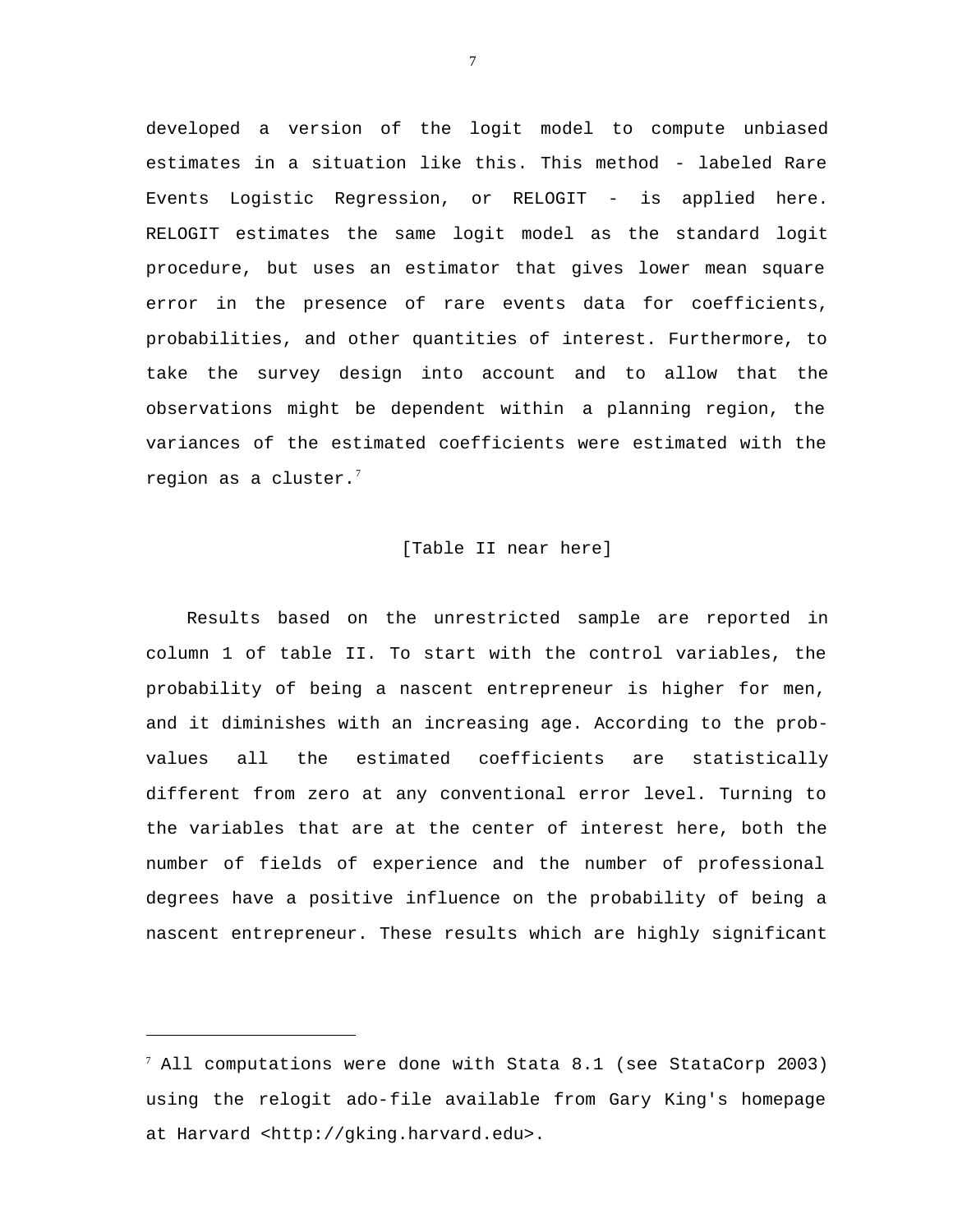statistically strongly support Lazear's jack-of-all-trades theory.<sup>8</sup>

To check the robustness of these results the same model was estimated using a restricted sample were all observations are dropped that report a number of fields of experience larger than 13. From the results reported in column 2 of table II it can be seen that the big picture does not change.

Discussion of the results hitherto was limited to the statistical significance of the estimated coefficients and the direction of influence conducted by the variables. Information on the extent of this influence, or on the economic relevance, however, is even more important. Evidently, a variable that has no statistically significant impact can be ignored from an economic point of view, but the opposite is not true: A variable that is highly significant statistically might not matter at all economically - if the estimated probability for being a nascent entrepreneur increases by 0.00001 percentage points when an individual has experience in 5 instead of 2 fields the number of fields of experience can be ignored in the discussion of reasons for becoming a nascent entrepreneur irrespective of any high level of statistical significance indicated by the prob-value.

Unfortunately, the estimated coefficients from the rare events logit model can not easily be used for statements about the size of the ceteris paribus effect of a change on the value of an exogenous variable on the probability of being self-

l

<sup>8</sup> To check for non-linear relationships an augmented model has been estimated that includes squared terms for age and number of fields of experience, too. The squared terms were never statistically significant at any conventional level.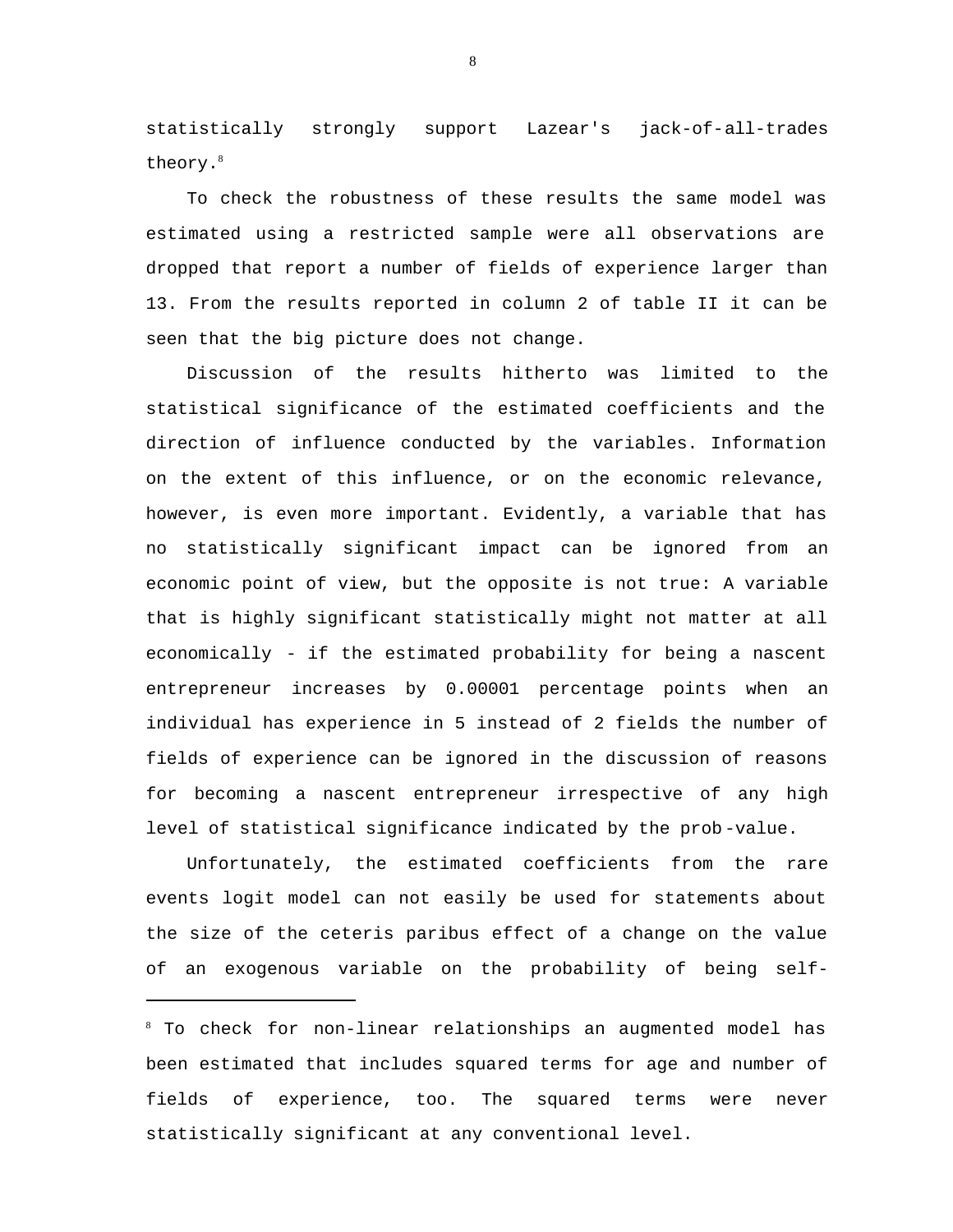employed, because the size of this effect depends on both the value of the exogenous variable under consideration and on the values of all other variables in the model. A way to ease interpretation of the results is to compute the estimated probability of being a nascent entrepreneur for (hypothetical) individuals with different combinations of values of those exogenous variables that are at the center of interest. We follow this strategy: Based on the results reported in table II we consider a 40 years old male, and then compute the estimated probability for different combinations of the number of fields of experience and the number of professional degrees.<sup>9</sup> Results of this exercise are reported in table III.

#### [Table III near here]

The estimated probabilities for being a nascent entrepreneur (which are rather similar for simulations based on the results for the unrestricted and the restricted sample) clearly demonstrate that both the number of fields of experience and the number of professional degrees do matter economically. To illustrate this, note that compared to a hypothetical person with no professional degree and only one field of experience a hypothetical person with three degrees and two fields of experience has an estimated probability of being a nascent entrepreneur that is three times as high (the results 2.4 percent compared to 7.3 percent, or 2.3 compared to 7.2 percent,

l

<sup>9</sup> All computations were done using the setx and relogitq ados that come with relogit; see fotnote 7.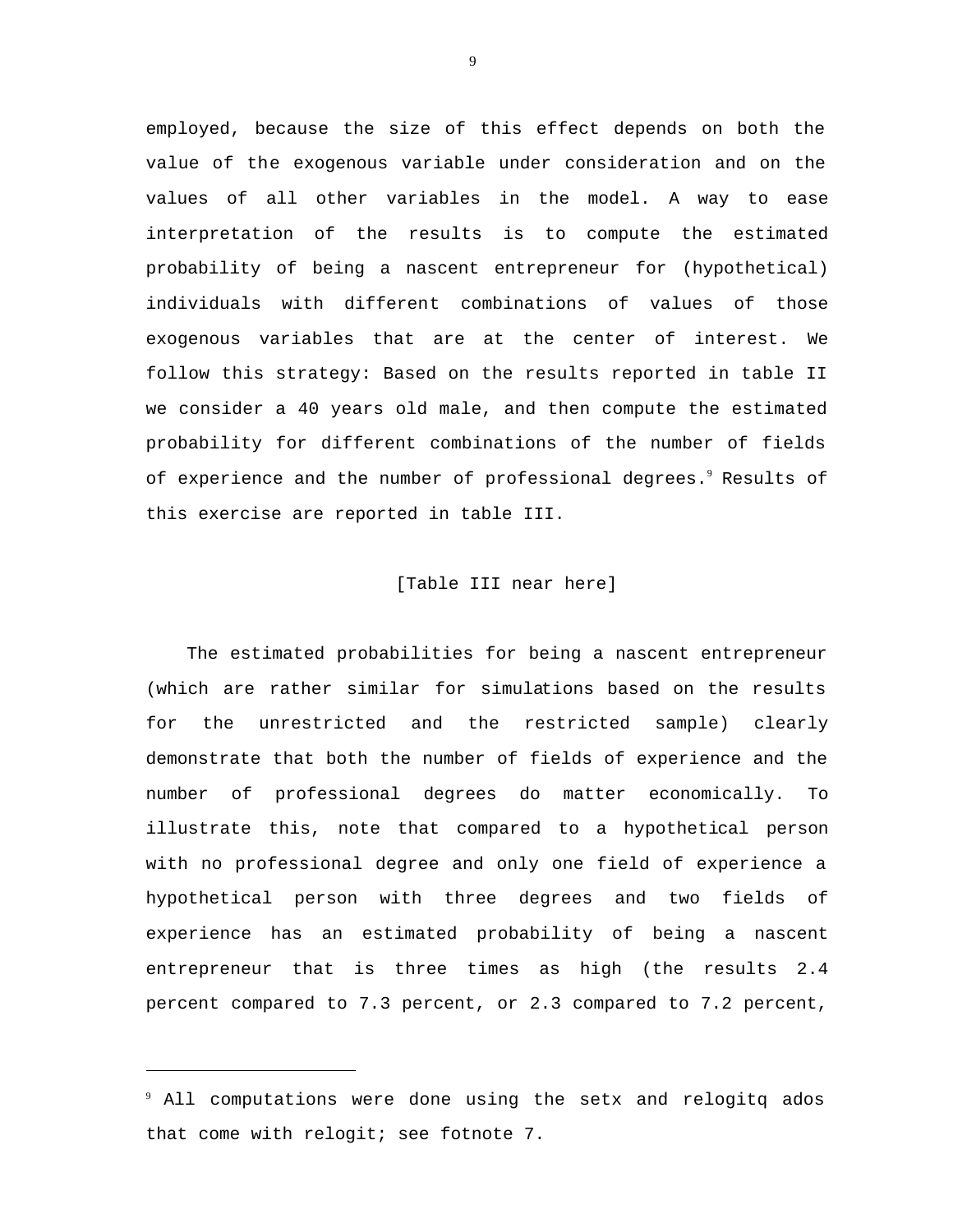when looking at the unrestricted and the restricted sample, respectively).

#### **4. Concluding remarks**

Using a different data set, a different definition of an entrepreneur, different ways to measure the extent of variety of professional experience, and a different econometric method compared to Wagner (2002), this paper leads to an identical conclusion: Lazear's jack-of-all-trades hypothesis of entrepreneurship is backed by German data, too. This supports the position that it should be considered as an important tool for economists in entrepreneurship research.

#### **References**

- Bergmann, Heiko, Andrea Japsen and Christine Tamásy, 2002, *Regionaler Entrepreneurship Monitor (REM). Gründungsaktivitäten und Rahmenbedingungen in zehn deutschen Regionen*, Köln and Lüneburg: Universität zu Köln, Universität Lüneburg.
- King, Gary and Langche Zeng, 2001a, 'Logistic Regression in Rare Events Data', *Political Analysis* **9** (2), 137-163.
- King, Gary and Langche Zeng, 2001b, 'Explaining Rare Events in International Relations', *International Organization* **55** (3), 693-715.
- Lazear, Edward P., 2002, 'Entrepreneurship', *National Bureau of Economic Research Working Paper* 9109, August.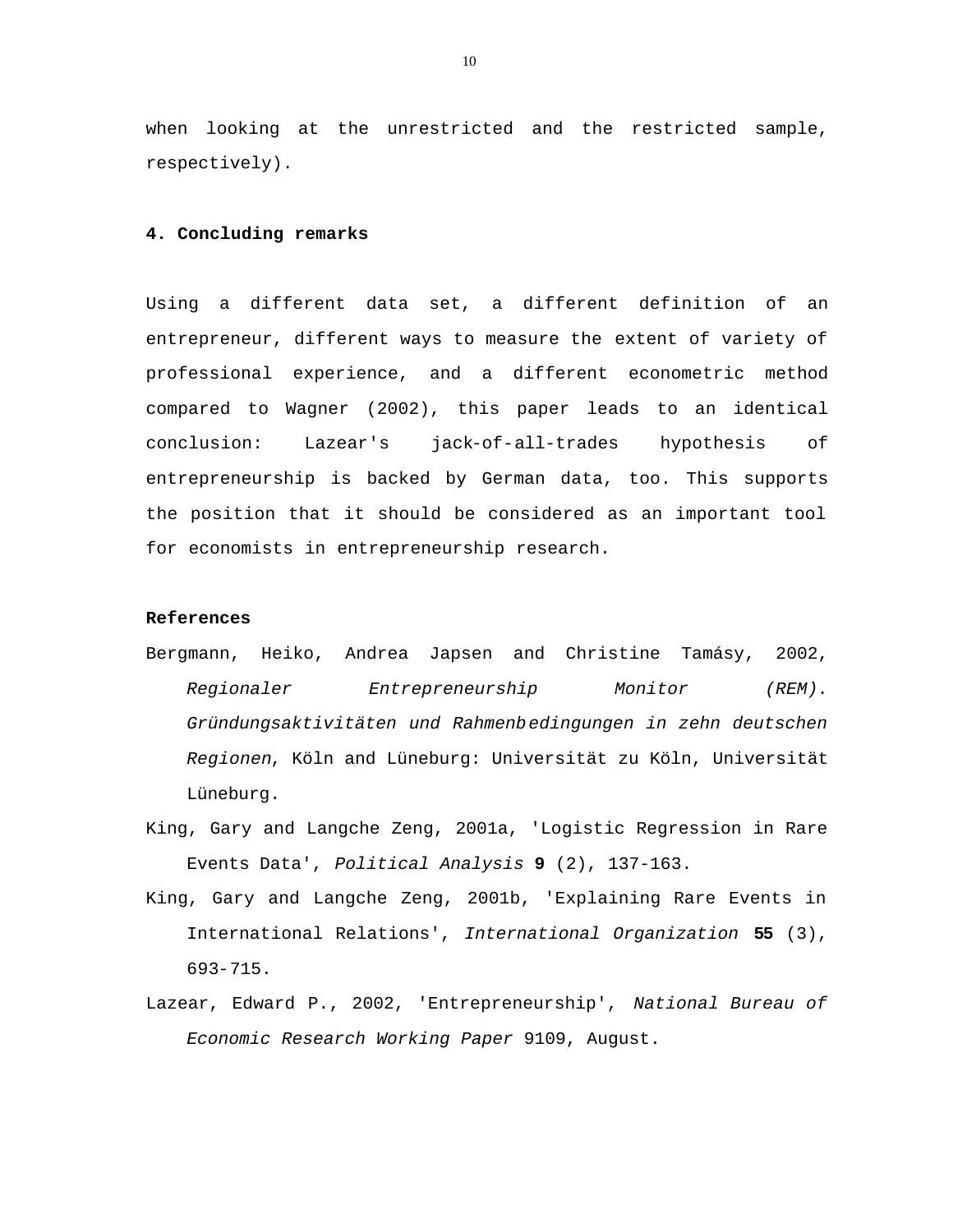- Reynolds, Paul D. et al., 2000, *GEM Global Entrepreneurship Monitor. 2000 Executive Report*, Kansas City: Kauffman Center for Entrepreneurial Leadership.
- StataCorp (2003), *Stata User's Guide, Release 8*. College Station, TX: Stata Corporation.
- Wagner, Joachim, 2002, 'Testing Lazear's Jack-of-All-Trades View of Entrepreneurship with German Micro Data', *Institute for the Study of Labor IZA Discussion Paper* 592, October (forthcoming in *Applied Economics Letters*).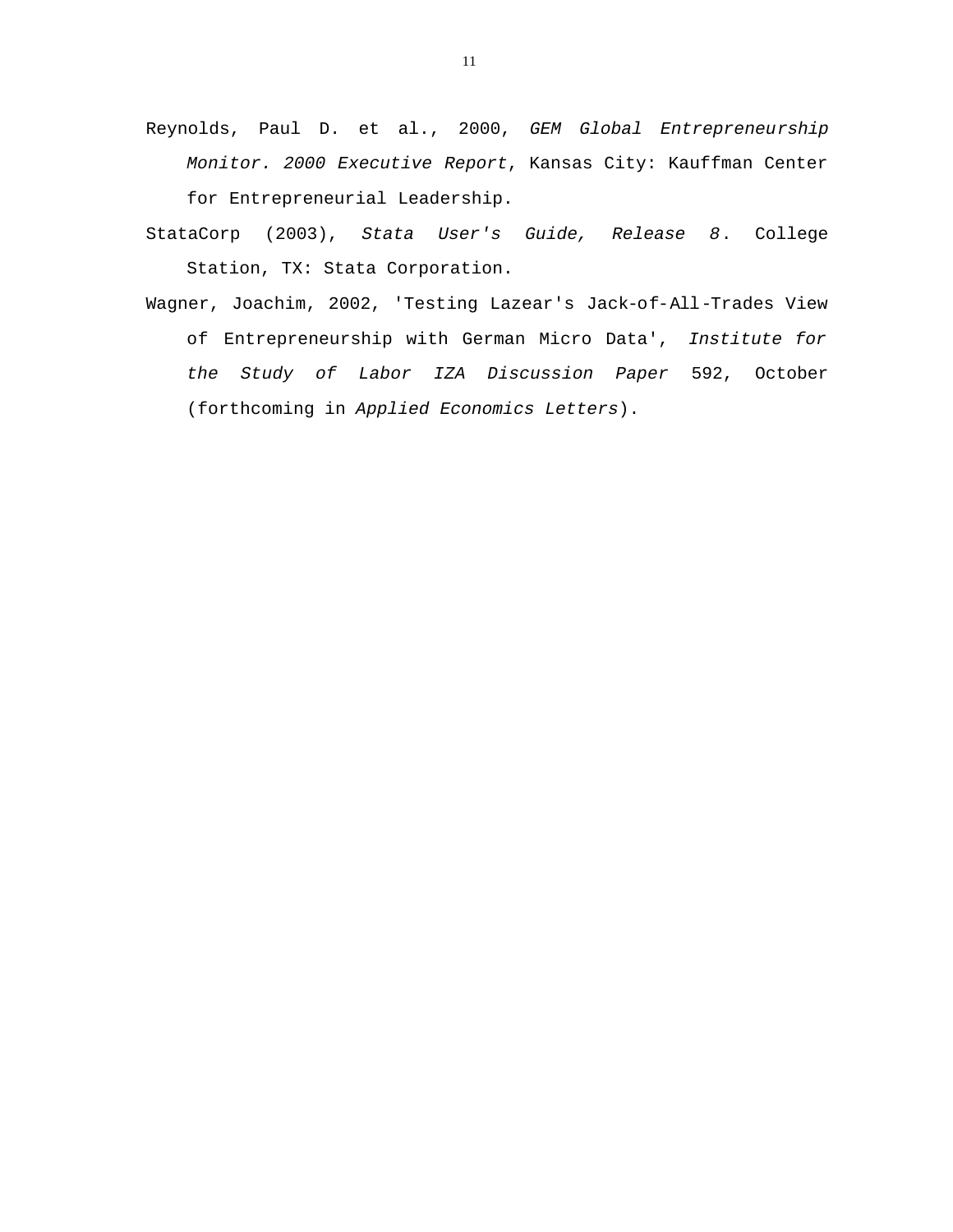### Table I

# Descriptive statistics

|                                   |       | Nascent entrepreneurs | Paid employees |           |  |
|-----------------------------------|-------|-----------------------|----------------|-----------|--|
| A: Unrestricted sample            |       |                       |                |           |  |
|                                   | Mean  | Std. Dev.             | Mean           | Std. Dev. |  |
| Sex (dummy; $1 = Male$ )          | 0.79  | 0.41                  | 0.61           | 0.49      |  |
| Age (years)                       | 37.91 | 9.31                  | 40.28          | 10.33     |  |
| Number of fields of experience    | 4.26  | 4.73                  | 3.27           | 2.61      |  |
| Number of professional degrees    | 1.20  | 0.61                  | 1.08           | 0.53      |  |
| Number of cases                   |       | 174                   |                | 4808      |  |
| B: Restricted sample <sup>1</sup> |       |                       |                |           |  |
| $Sex$ (dummy; $1 = Male$ )        | 0.79  | 0.41                  | 0.61           | 0.49      |  |
| Age (years)                       | 37.80 | 9.19                  | 40.26          | 10.32     |  |
| Number of fields of experience    | 3.58  | 2.09                  | 3.13           | 2.06      |  |
| Number of professional degrees    | 1.20  | 0.60                  | 1.08           | 0.53      |  |
| Number of cases                   |       | 168                   |                | 4766      |  |

\_\_\_\_\_\_\_\_\_\_\_\_\_\_\_\_\_\_\_\_\_\_\_\_\_\_\_\_\_\_\_\_\_\_\_\_\_\_\_\_\_\_\_\_\_\_\_\_\_\_\_\_\_\_\_\_\_\_\_\_\_\_\_\_\_\_\_\_\_\_\_\_\_\_\_\_\_\_\_\_\_\_\_\_\_\_\_\_\_\_\_\_\_\_\_\_\_

 $^1$  The restricted sample is limited to persons with up to 13 reported fields of experience.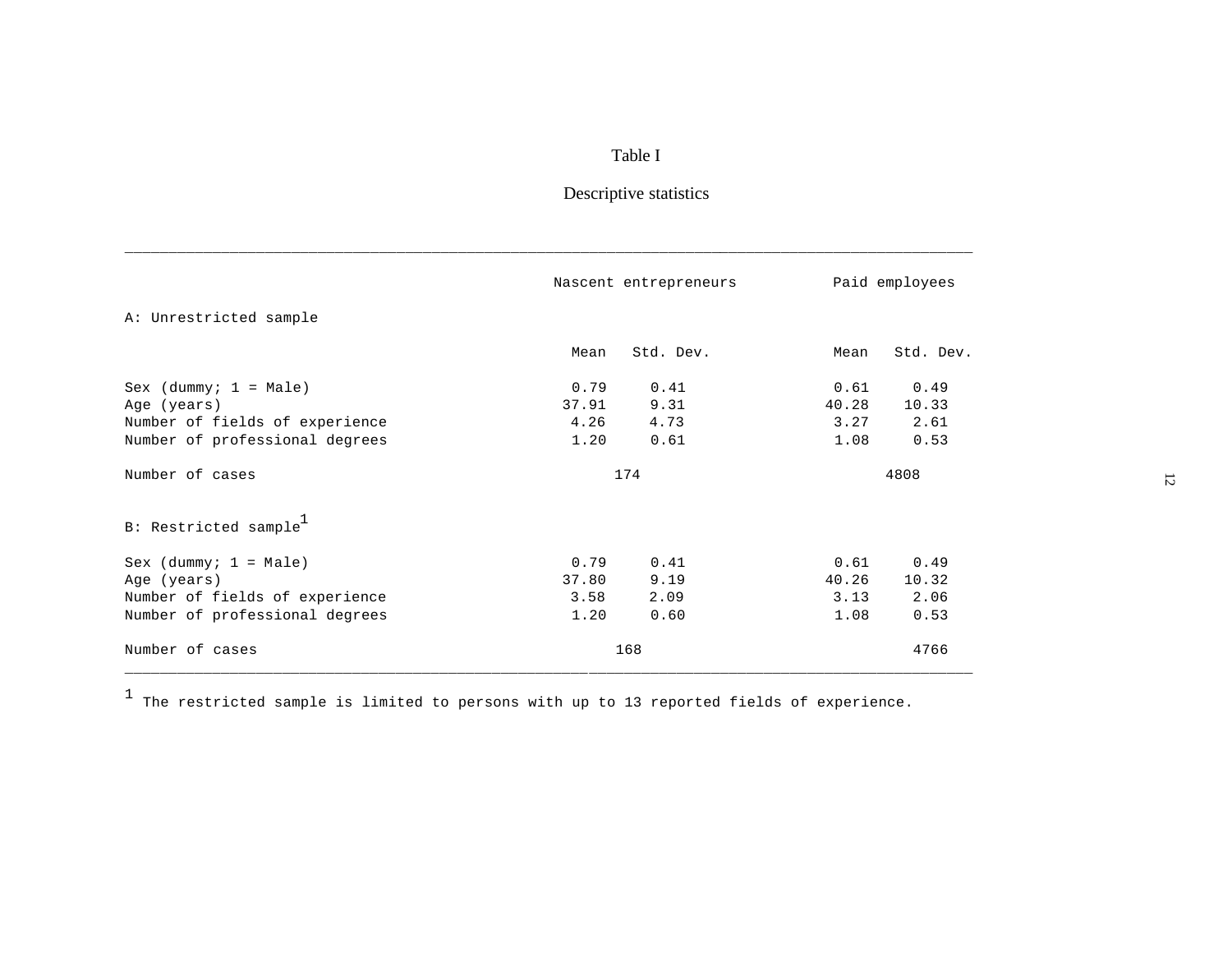## Table II

### Rare events logit estimates for being a nascent entrepreneur

|                                |                        | Unrestricted<br>sample | Restricted<br>sample |
|--------------------------------|------------------------|------------------------|----------------------|
| Sex $(dummy; 1 = Male)$        | [estimated coeficient] | 0.815                  | 0.850                |
|                                | [prob-value]           | 0.000                  | 0.000                |
| Age (years)                    |                        | $-0.030$               | $-0.031$             |
|                                |                        | 0.002                  | 0.003                |
| Number of fields of experience |                        | 0.077                  | 0.089                |
|                                |                        | 0.000                  | 0.006                |
| Number of professional degrees |                        | 0.362                  | 0.367                |
|                                |                        | 0.000                  | 0.000                |
| Constant                       |                        | $-3.402$               | $-3.458$             |
|                                |                        | 0.000                  | 0.000                |
| Number of cases                |                        | 4.982                  | 4.934                |
|                                |                        |                        |                      |

 $^{\rm 1}$  The restricted sample is limited to persons with up to 13 reported fields of experience.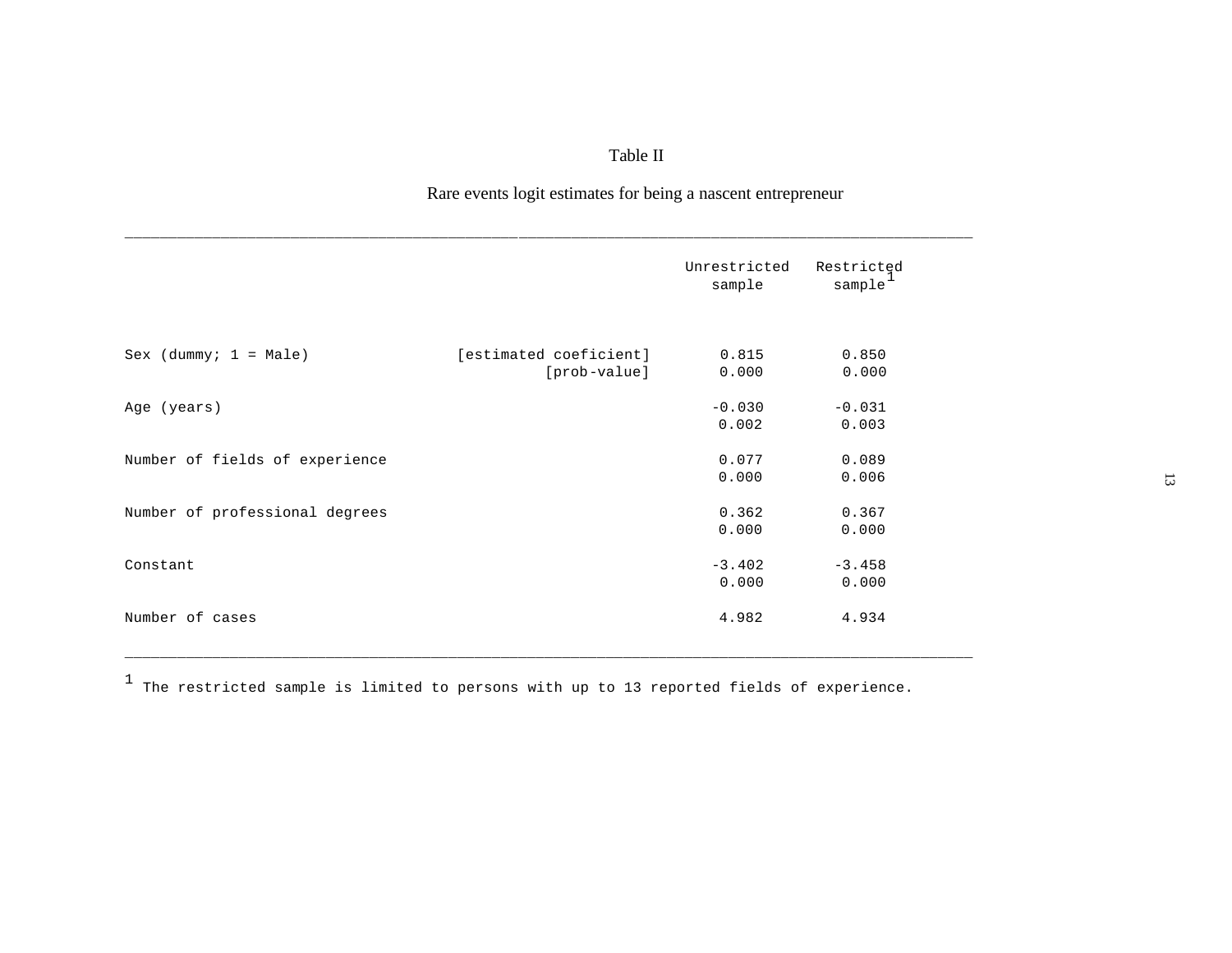### Table III

# Estimated probability for being a nascent entrepreneur (percent)<sup>1</sup>

|                                |                | Number of fields of experience |                |                |         |                |      |                 |         |       |      |  |
|--------------------------------|----------------|--------------------------------|----------------|----------------|---------|----------------|------|-----------------|---------|-------|------|--|
| A: Unrestricted sample         |                |                                |                |                |         |                |      |                 |         |       |      |  |
|                                |                | $\mathbf{1}$                   | $\overline{c}$ | $\overline{3}$ | 4       | 5 <sup>7</sup> | 6    | $7\overline{ }$ | 8       | 9     | 10   |  |
| Number of professional degrees | $\overline{0}$ | 2.4                            | 2.6            | 2.8            | 3.0     | 3.2            | 3.4  | 3.7             | 4.0     | 4.4   | 4.7  |  |
|                                | $\mathbf{1}$   | 3.4                            | 3.7            | 3.9            | 4.3     | $4.6\,$        | 4.9  | 5.3             | 5.6     | 6.1   | 6.5  |  |
|                                | $\overline{2}$ | 4.8                            | 5.2            | 5.5            | $6.0\,$ | $6.4\,$        | 6.9  | 7.5             | 8.0     | 8.5   | 9.2  |  |
|                                | 3              | $6.7$                          | 7.3            | 7.8            | 8.3     | 9.1            | 9.6  | 10.3            | 11.1    | 11.8  | 12.7 |  |
| B: Restricted sample           |                |                                |                |                |         |                |      |                 |         |       |      |  |
| Number of professional degrees | $\mathbf 0$    | 2.3                            | 2.5            | 2.8            | 3.0     | 3.3            | 3.6  | 3.9             | 4.3     | 4.6   | 5.1  |  |
|                                | $\mathbf{1}$   | 3.3                            | 3.6            | 3.9            | 4.3     | 4.7            | 5.1  | 5.5             | $6.0\,$ | $6.5$ | 7.0  |  |
|                                | $\overline{a}$ | 4.7                            | 5.1            | $5.6$          | $6.0$   | $6.5$          | 7.1  | 7.8             | $8.5\,$ | 9.0   | 10.0 |  |
|                                | $\overline{3}$ | 6.6                            | 7.2            | 7.9            | 8.5     | 9.2            | 10.0 | 11.0            | 11.8    | 12.6  | 13.8 |  |

\_\_\_\_\_\_\_\_\_\_\_\_\_\_\_\_\_\_\_\_\_\_\_\_\_\_\_\_\_\_\_\_\_\_\_\_\_\_\_\_\_\_\_\_\_\_\_\_\_\_\_\_\_\_\_\_\_\_\_\_\_\_\_\_\_\_\_\_\_\_\_\_\_\_\_\_\_\_\_\_\_\_\_\_\_\_\_\_\_\_\_\_\_\_\_\_\_

1 The estimates are based on the results reported in table II for a 40 years old male.

\_\_\_\_\_\_\_\_\_\_\_\_\_\_\_\_\_\_\_\_\_\_\_\_\_\_\_\_\_\_\_\_\_\_\_\_\_\_\_\_\_\_\_\_\_\_\_\_\_\_\_\_\_\_\_\_\_\_\_\_\_\_\_\_\_\_\_\_\_\_\_\_\_\_\_\_\_\_\_\_\_\_\_\_\_\_\_\_\_\_\_\_\_\_\_\_\_

2 The restricted sample is limited to persons with up to 13 fields of experience.